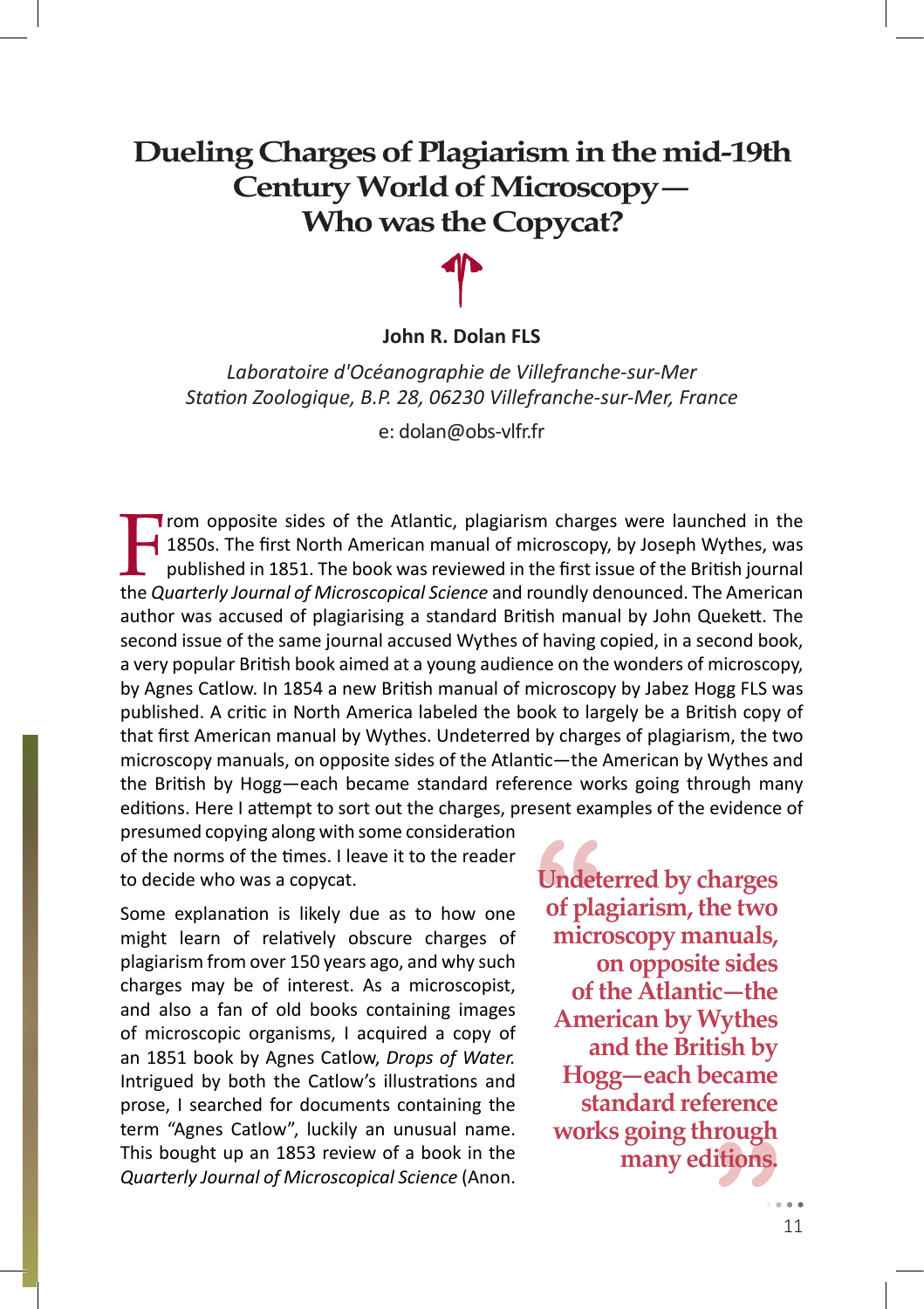1853a) in which an American author, Joseph Wythes, is lambasted for copying *Drops*  of Water entirely. In the review, reference is made to another book review in the previous journal issue (Anon. 1853b). In this first review, this very same author is accused of having copied at length from the classic British microscopy manual by John Quekett (Quekett 1848). Thus, one is led to finding out who this American author is, and exactly what is in his books.

Joseph Wythes, it turns out, is the author of the first American manual of microscopy (Warner 1982) and is said, without reference to the charges made against him, to be the victim of plagiarism by way of the British author Jabez Hogg FLS (Cassedy 1976). A plagiarist as victim of plagiarism is an irresistible topic. Here I consider the three charges in chronological order: first, the charge that Wythes copied Quekett, then the charge that Wythes copied Catlow, and lastly that Hogg copied Wythes.

With regard to legalities, it bears keeping in mind that at the time there was no international legal framework governing intellectual property rights of any sort. The Berne Convention, often considered year zero of international copyright law, was first signed by a few countries, notably not including the United States, in 1886. Nonetheless the copying of someone else's work without attribution was considered unethical as will be evident in the wording of the charges of plagiarism considered here.

# **1. Did Wythes copy Quekett?**

The charge appears in the unsigned review of Joseph Wythes's 1851 book (Anon. 1853a) in the inaugural issue of the *Quarterly Journal of Microscopical Science*. The founding editor, Edwin Lankester, a very well known expert on microscopy and public health, could be the author of the review and in any event must have approved the review as editor. The reviewer states:

Its plan and contents are so evidently founded upon the work of Mr. Quekett that we wonder the author did not at once acknowledge how largely he is indebted to that gentleman's labours. It is one of the grievances that literary men have to complain of in this country, that their works are reprinted in America without their obtaining any profit from the wide sale they meet with in that country, and the least they have to expect is, when their works are reprinted or extensively drawn upon, that the debt be acknowledged.

As an instance of how much Dr. Wythes is indebted to the English professor, we would quote the chapter on Test-objects, which is scarcely more than an abstract of the chapter on the same subject in Mr. Quekett's book, and in which no pains have been taken by an alteration of expression to conceal the source of the information. The plates illustrative of this subject are also copied from Mr. Quekett's work, as well as many others.

The review pointedly includes a general lament for British authors copied in America. In defense of the American Wythes one should know that in the preface to his book he states, "free use has been made of English authorities". Admittedly, some "English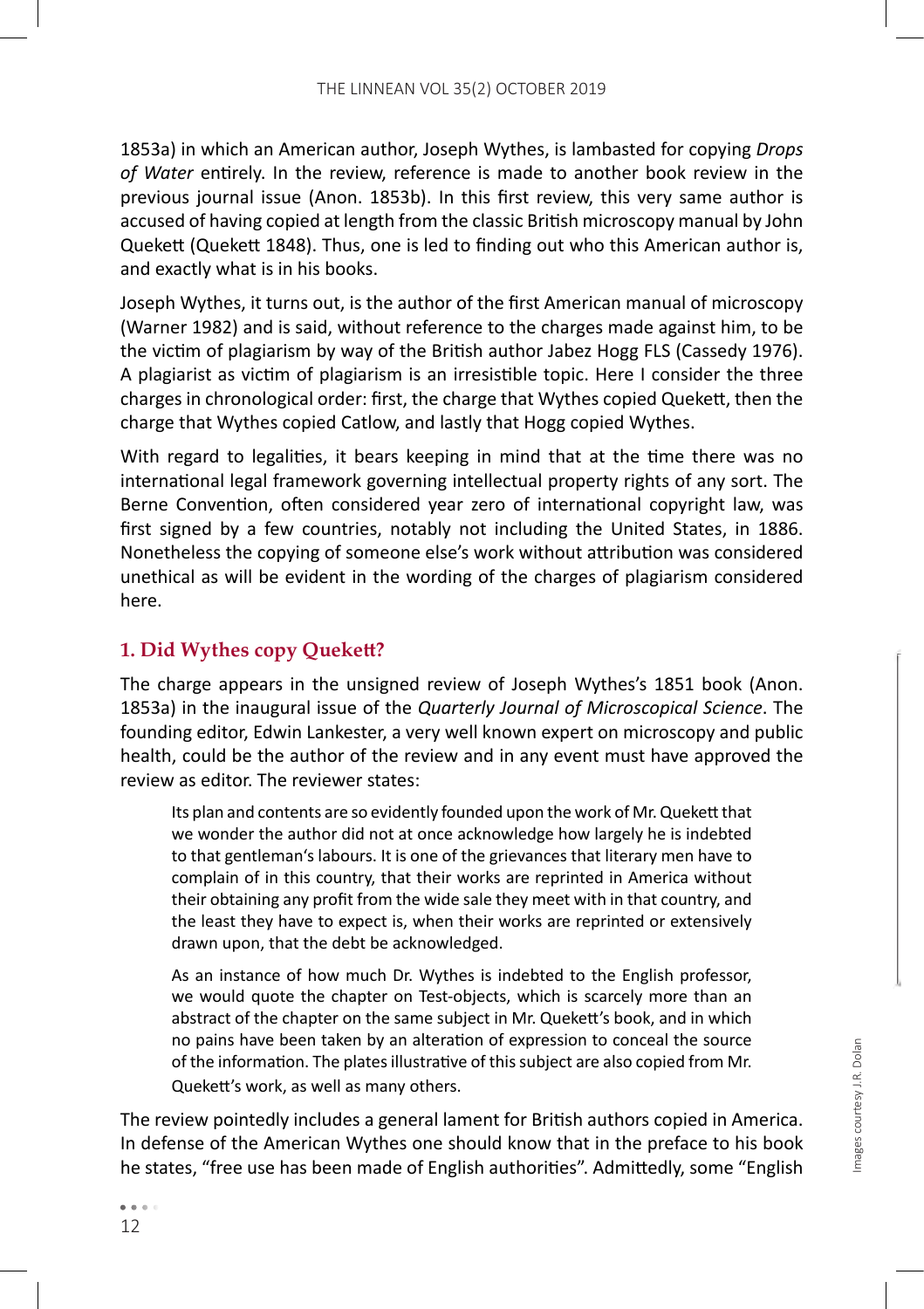authorities" are only named in passing and that is only in the first chapter on the history of microscopy. However, in the example given in the review, the Wythes's section on 'test objects', this particular section is introduced by Wythes with the sentence:

The discovery of this class of objects by Dr. Goring, a full account of which may be found in Mr. Pritchard's works on the Microscope, was the chief cause of the modern improvements in the achromatic compound microscope. (Wythes 1851 pg. 98.)

Fig. 1 shows that the contentious material appearing in the Wythes book certainly could have originated entirely from Quekett, not mentioned by Wythe in the section, or at least in part from the Pritchard & Goring book (Pritchard & Goring 1845) mentioned in the beginning of the section by Wythes. The Pritchard and Goring book is stated by Quekett to be the source of his material on 'test objects'. Quekett's text is largely in quotation marks. Regardless of which source Wythes used, it is obvious that Quekett was not the original author of the material appearing in the Wythes book. Consequently, the reviewer accusing Wythes of plagiarising Quekett appears to have picked a rather bad example. As noted in the figure legend, interestingly, the contentious section on 'test objects' does not appear in the third and fourth editions of Wythes's book. One might speculate that he took the criticism to heart.



**Fig 1.** Shown in *A*: Pages 39 and 40 of "Test Objects" from Pritchard & Goring's 1854 *Microscopic Illustrations*. Shown in *B*: Page 427 of Quekett 's *A Practical Treatise on the Use of the Microscope* (1848). Pritchard & Goring are given as the source of the material; note the quotation marks. Shown in *C*: Page 101 from Wythes's 1851 *The Microscopist*. The unattributed drawing in Wythes appears to be from Quekett, but the text (box) may have been copied from directly from Pritchard & Goring whose work is mentioned by Wythes in the beginning of the chapter. Recall that in his preface Wythes states that "free use has been made of English authorities". The 'Test Objects' chapter was included in the second edition but not in the third edition (1877) or the fourth and last edition of Wythe's book (1880). For these latter two editions Wythes dropped the "s" at the end his name.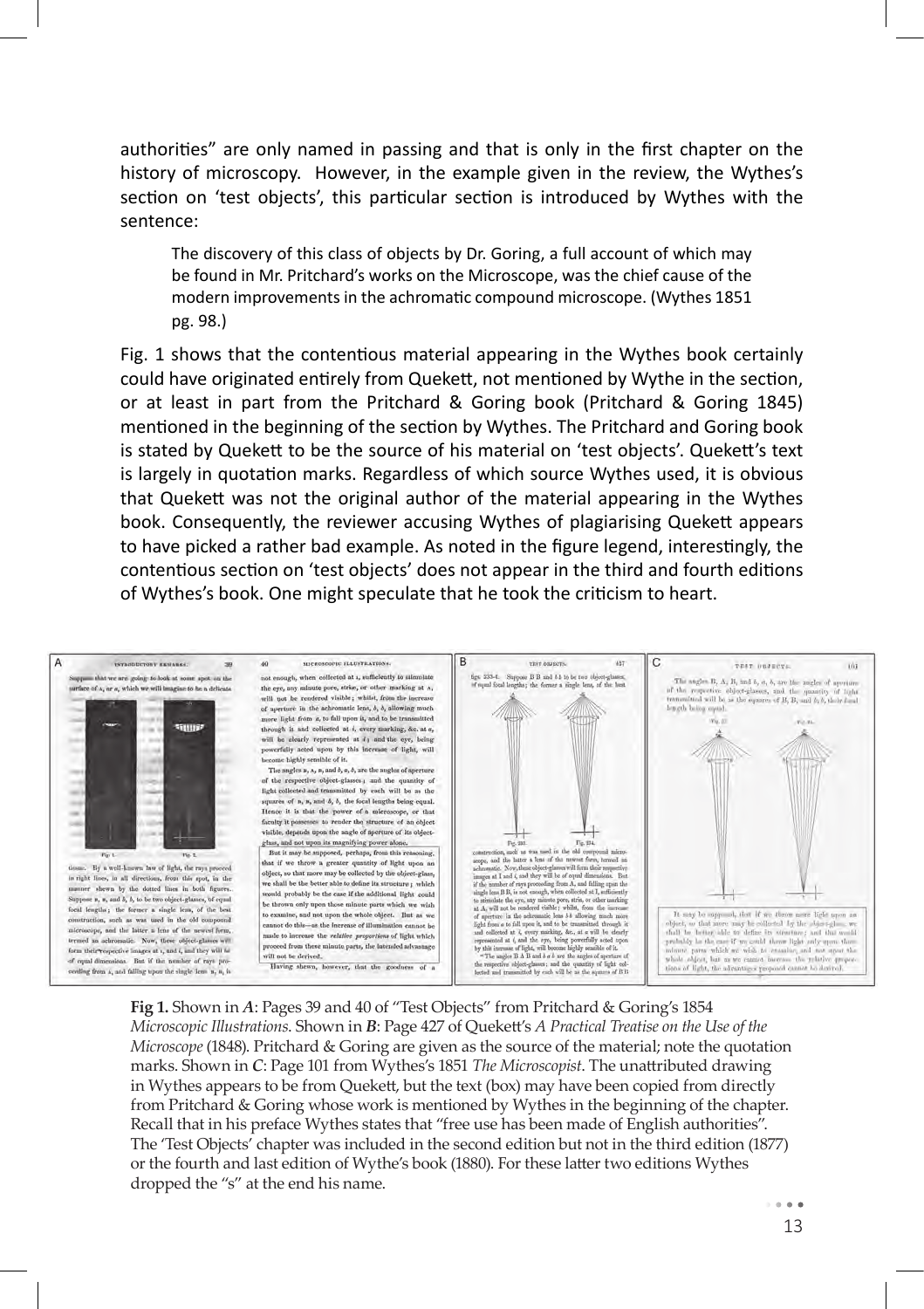## **2. Did Wythes copy Catlow?**

The second issue of the *Quarterly Journal of Microscopical Science* carried a review of Joseph Wythes's second book, *Curiosities of the Microscope*, destined for a young audience (Wythes 1852). The short review (Anon. 1853b) stated that plates and descriptions of infusoria were directly copied from Agnes Catlow's *Drops of Water.* The review concluded by saying:

On account of the proved plagiarism of this part of the work, we understand the publishers of Miss Catlow's book have been enabled to prevent the further sale of the American work. We have felt it our duty to call attention to this gross violation of the rights of authorship, and regret to find that it has been perpetrated by a gentleman who claims by his titles to belong to both the medical and clerical professions.

What the review did not point out was that not only were the plates and text copied from Catlow's book, the Wythes book reproduced the nearly square shape of the Catlow book as well as the distinctive page design of the text in a large square (Fig. 2). The evidence appears strong that Reverend Joseph Wythes made free with Catlow's book. The charge of plagiarism apparently did not deter the sale of Wythes's book in America as the second (1853) edition of his microscopy manual included a full page advertisment for *Curiosities of the Microscope* with several very laudatory blurbs attributed to various periodicals (Fig. 3). Interestingly, the advertisement did not appear in the third edition (Wythe 1877), in the fourth edition (1880) nor in the last ('fourth enlarged') edition (Wythe 1883).



**Fig. 2** Shown in *A*: Catlow's 1851 *Drops of Water*. Shown in *B*: Wythes's 1852 *Curiosities of the Microscope* (B). Note that Wythes book reproduced not only Catlow's plates, but also the nearly square shape of the book and the page design.

Oddly enough both books are cited in the history of popular microscopy in 19thcentury America by Warner (1952) but without any mention of their remarkable similarity. One might ask what is the legacy of the two books? Catlow's book is a wellknown popular Victorian account of the microscopic world still cited in recent years (e.g., Keene 2015, Lightman 2015; Dolan 2019). I could find no citations of Wythes's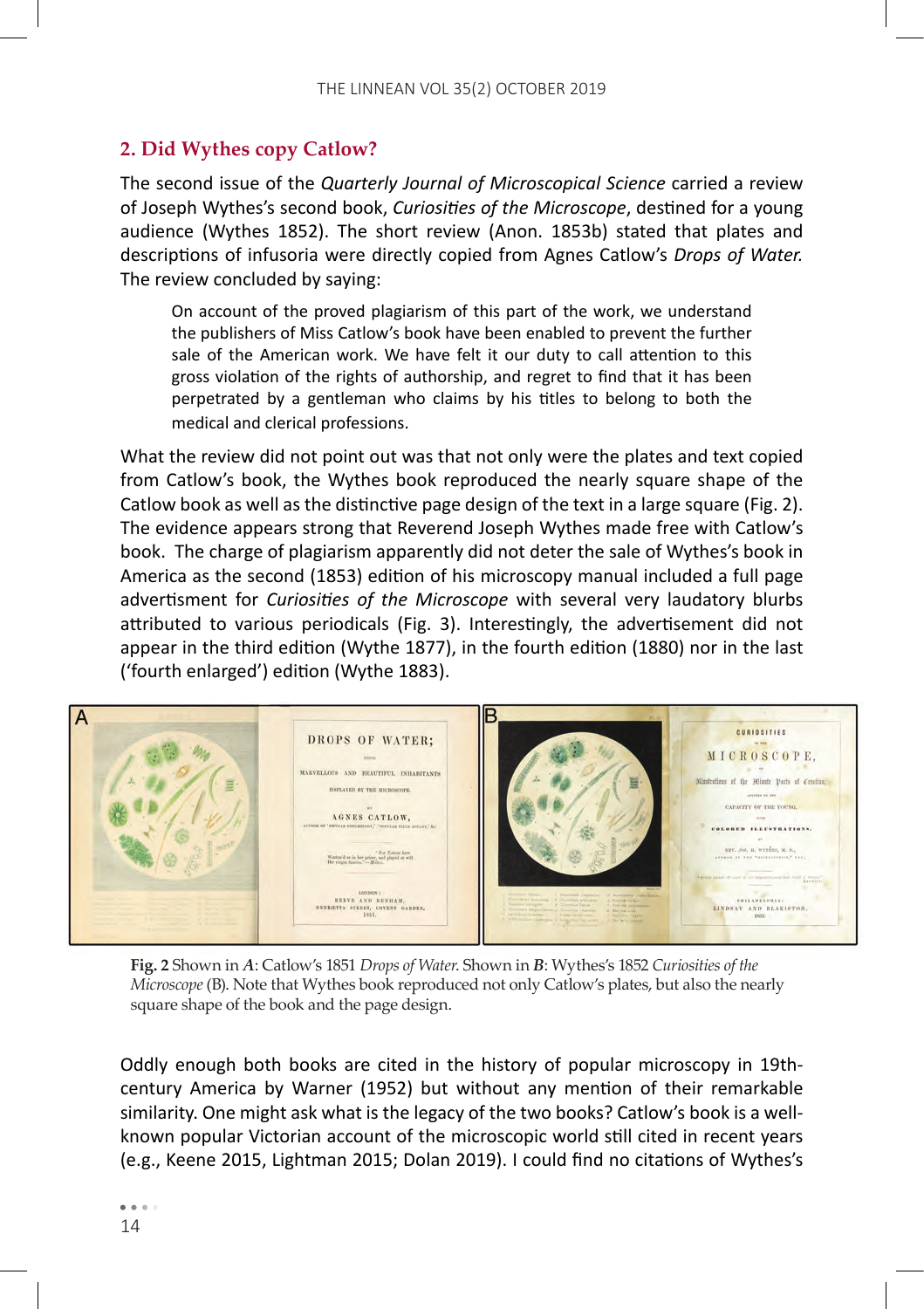1852 book. It would appear that Catlow's popular account is still remembered while Wythes's book has been largely forgotten.

#### **3. Did Hogg copy Wythes?**

The charge that the English author Jabez Hogg FLS in his 1854 book *The Microscope*  (Hogg 1854) copied material from Wythes's American manual *The Microscopist* was made in an unsigned review of Hogg's book in the fourth issue of the journal *The North American Medico-Chirurgical Review* (Anon. 1857). It appeared in July of the journal's inaugural year. The journal was founded and edited by two wellknown physicians, Samuel David Gross and Tobias Gideon Richardson. Of the two editors, Richardson was the author of *Elements of Human Anatomy* (Richardson 1858), containing considerable material on microscope structures, and so appears to be the more likely expert on microscopy. Furthermore, the samples given in the review concern the section on microinjections, a topic presumably, with which the anatomist Richardson would be quite familiar. The scathing review begins with the paragraph below:

THE CURIOSITIES OF THE MICROSCOPE;

ILLUSTRATIONS OF MINUTE PARTS OF CREATION.

 $\overline{\text{w}}$ MUMILROUS ILLUSTRATIONS.

BY THE REV. JOSEPH H. WYTHES, M.D. AUTHIN OF "THE MICHOSCOPIST," ave., ave

"Every grain of sand is an immensity-every leaf a world."-LAVAYER.

A neat 16mo, volume. Clath, gilt, \$1 00,

"This is a beautiful little book-beautiful in its printing, its colored plates, and its whole getting up, and is well adapted to instruct and amuse those for whom it is Infended. There are twelve plates, containing numerous figures, drawn with much rare, even to minute details. The spirit of the work is excellent, and we wish it in the hands of all the children of the land."-Sillimon's Journal.

"It communicates substantial knowledge in the most entertaining way, and opens to the young intellect the whole subject of natural philosophy. The colored engravings greatly illustrate these instructions. We have seen no book written for young people that we can more cordially recommend."-Christian Advocate and **Journal** 

"The revelations of the microscope are truly astonishing; and the effort to unvell the minute parts of creation visible to youthful eyes by its amazing power, is worthy of praise. The style of this volume is adapted to the class for which it is prepared? and the numerous illustrations, beautifully colored, not only add to its beauty, but also to its usefulness."-Recorder.

"The style of the book is simple, yet comprehensive; and there are few men and women who will not, as well as the young, find pleasure and instruction in its pages. The colored plates, showing the appearance of a variety of things, animate and inanimate, as they appear when entrjected to the microscope, are well executed, and form not the least altractive feature in the volume."-Home Gazette.

"For children who have any germs of a laste for scientific investigations, this little book would be highly attractive, and would encourage in all whom curiosity might tempt to its perural, that love of Nature which forms one of the purset and richest sources of pleasure through life."-Schurday Post.

"No more beautiful present can be given to our children, nor one better calculated to enlarge their views of the wonders of creation. It will also furnish much knowledge to children of a larger growth."-Sont Bonner.

> LINDSAY & BLAKISTON, Publishers.

**Fig. 3** The advertisement for Wythes's *Curiosities of the Microscope* in the fly pages of the 1853 edition of his microscopy manual, *The Microscope*.

Our Transatlantic neighbors have so often indulged in whining complaints of the appropriation of their literary labors by others, that it has become a sort of stereotyped criticism upon American publications, no matter how faithfully they may have given credit to their contemporaries when occasion required a reference to their productions. In this instance, however, now before us, the boot is on the other foot. The book of Mr. Hogg has, no doubt, considerable merit as a compilation; and in giving it this title, we mean no disrespect, for it is our opinion, that no useful book on the microscope has been, or can be written, which is not, to a great extent, a compilation. Even Quekett, whose work is regarded as a standard, is largely indebted to his predecessors, especially the works of Pritchard and Goring. Yet that some notice should be taken of their researches, is certainly due to those who have gone before, no matter to what nation they belong. In the work of Mr. Hogg, this common principle of courtesy, and we might add, of honesty, is entirely ignored in reference to an American author, the first, we believe, in this field of research in this country, Dr. Joseph H. Wythes, from whose book, "The Microscopist", whole paragraphs, and nearly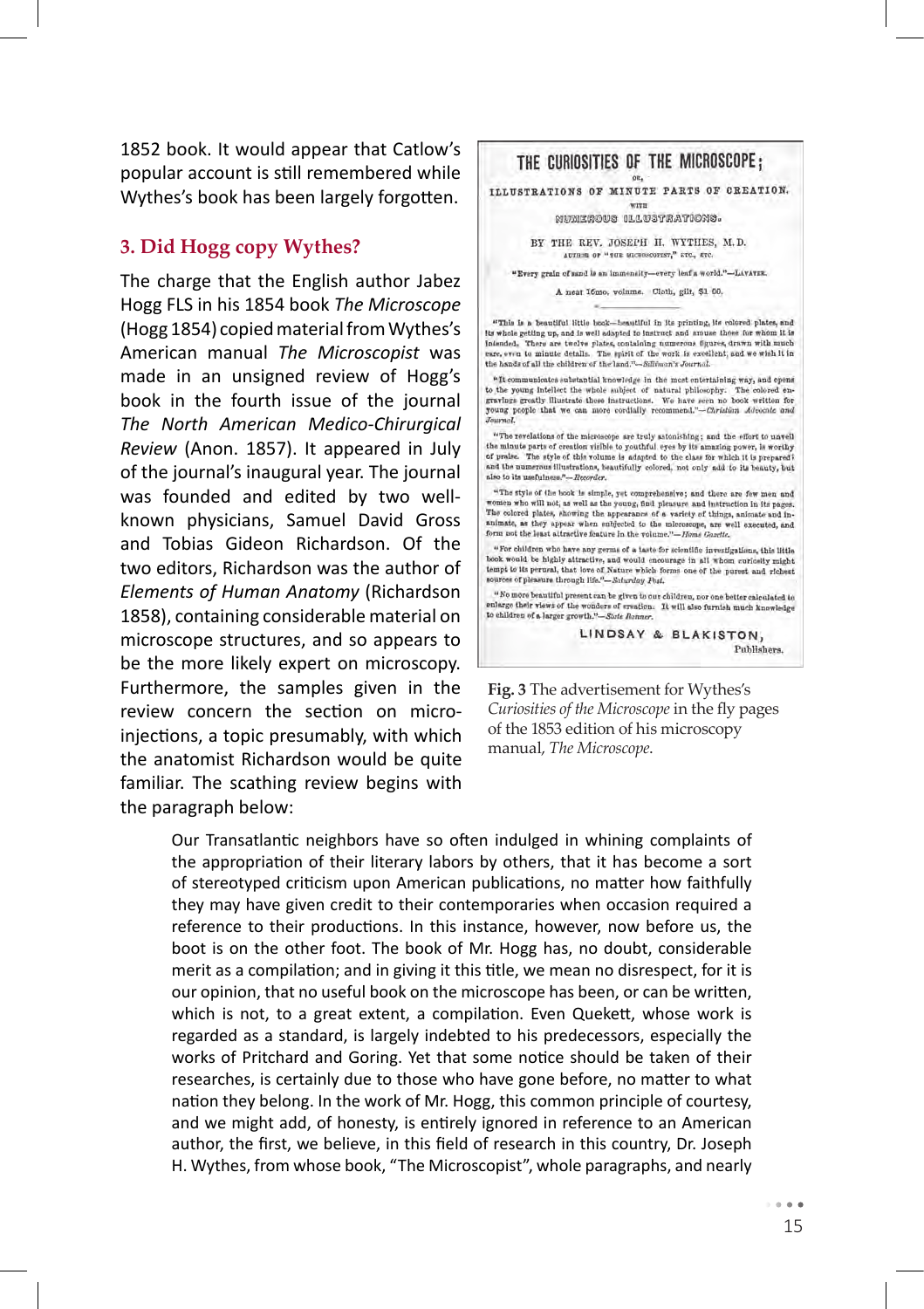an entire chapter, have been copied verbatim et literatim, without the slightest acknowledgement or reference—a Hogg-ish proceeding certainly.

As the reviewer begins by commenting on English complaints about Americans, and goes on to specifically mention the English source (Quekett) Wythe was accused of copying, it appears then that the reviewer was directly responding to accusations made earlier against Wythes in the *Quarterly Journal of Microscopical Science* (Anon. 1853a). The review goes on to present several sections of text from Wythes's book side by side with the corresponding text from Hogg's book. An example of the texts and the illustrations are given in Fig. 4. The evidence of copying by Hogg appears unambiguous. The parting shot of the reviewer exposes a certain disgust, which is telling evidence that while not illegal, copying was obviously considered unethical and perhaps even despicable:

We can scarcely trust our pen to express our utter contempt for the conduct of which Mr. Hogg has been guilty, and dismiss the subject with the above exposé of his plagiarism.



**Fig. 4** Shown in *A*: Page 136 from Wythes's 1851 *The Microscopist* showing the syringe for microinjections and instructions for preparing injection material. Shown in *B*: Page 79 from Hogg 1854 containing both the sketch of the syringe and the instructions without attribution of any sort. The text and illustrations were included in all the subsequent editions of Hogg's book, up to and including the last and 17th edition (1898) that appeared the year preceding Hogg's death.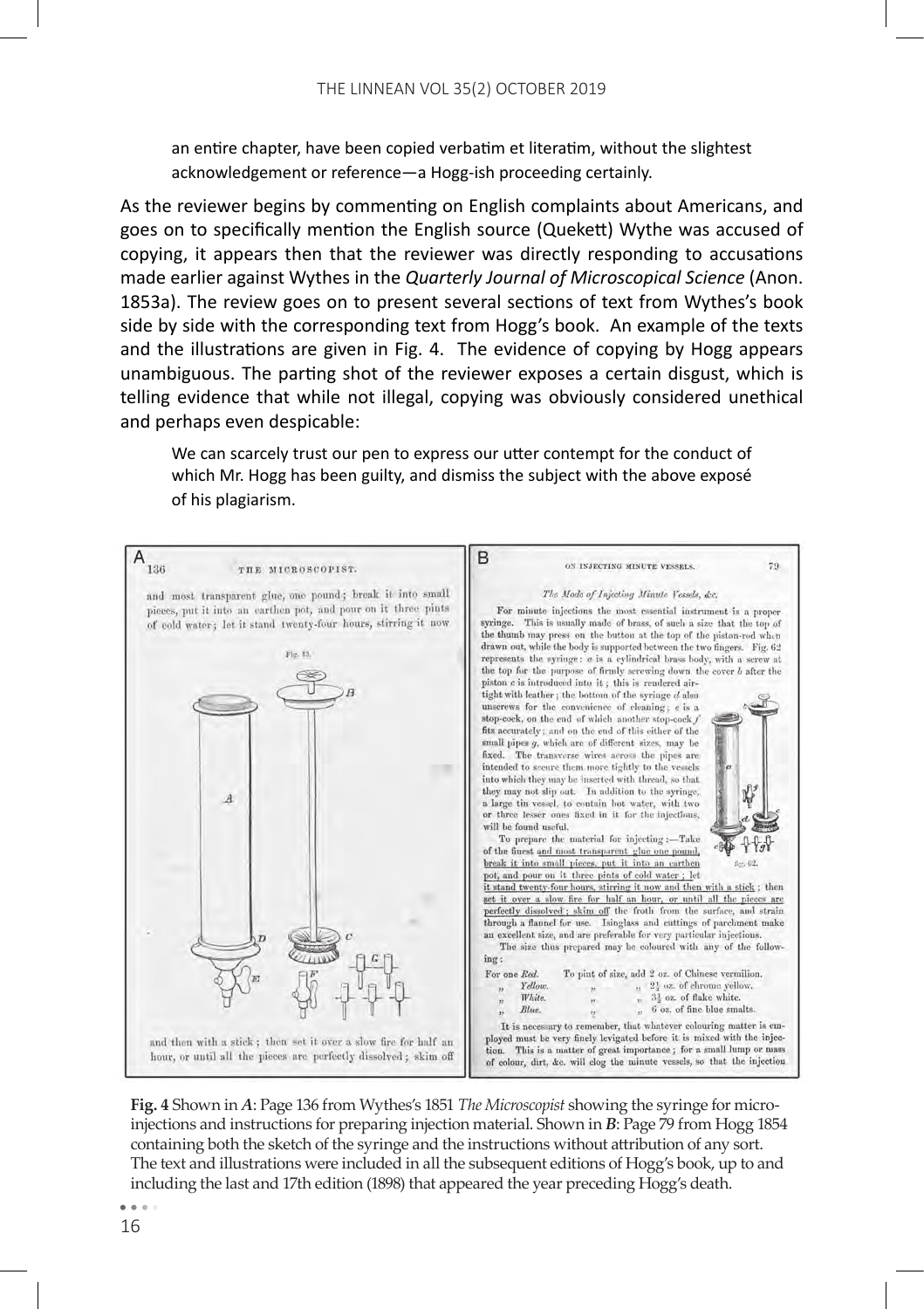

**Fig. 5** The covers of the microscopy manuals by Wythes and Hogg greatly resembled each other.



The Wythes and Hogg books, like the Wythes and Catlow books, physically resembled each other at least judging from covers (Fig. 5). However it should be pointed out that the design of the cover of a book was perhaps not one of the prerogatives of an author. If publishing a book in the 1850s is anything like it is now, it is the publisher who tightly controls the overall design and appearance of a book.

Hogg's book was also reviewed in the *Quarterly Journal of Microscopical Science* but quite glowingly, with no mention of any similarities with the Wythes book reviewed earlier (Anon. 1854). As noted in the legend to Fig. 4, Hogg included the contentious material in all the subsequent editions of his book. Hogg seems then to have been either ignorant of, or indifferent to, the charge of plagiarism. It should be mentioned that both Joseph Wythes and Jabez Hogg were substantial personalities in their respective communities. Wythe was a 'Professor of Microscopy and Biology in the Medical College of the Pacific' in San Francisco, a school that merged with the University of California Medical School in later years. Wythes's pocket-sized *The Physician's Dose and Symptom Book* went through 17 editions. Hogg was quite active in the Royal Microscopical Society (Michael 1941), and a member of the Royal College of Surgeons of England. Neither appeared to have had their careers damaged by